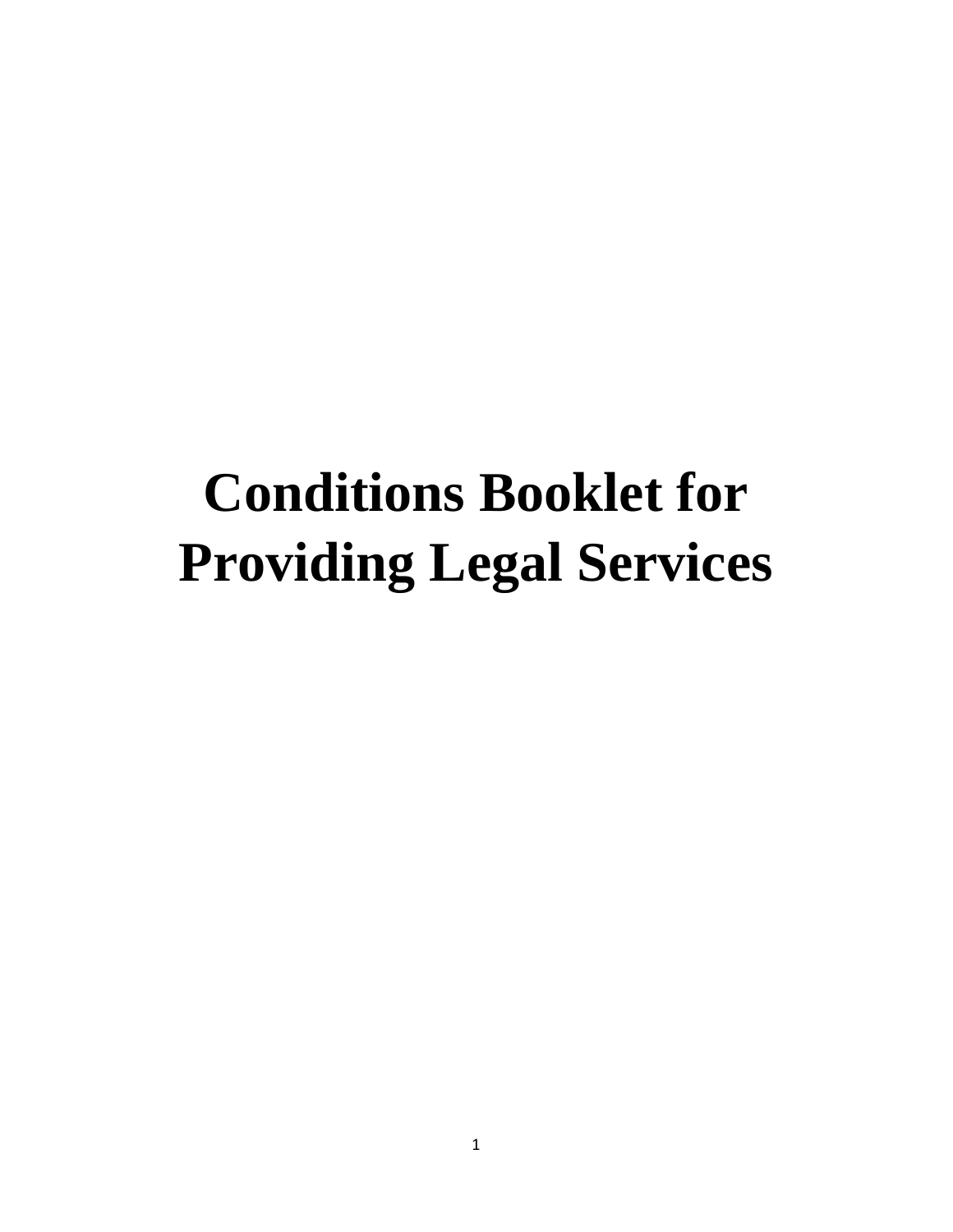# **1- Purpose of Contract:**

The purpose is to find legal services providers, with a high level of understanding and awareness of the role and work of diplomatic mission / consulate to provide legal services related to international law, consular law, diplomatic law and commercial contracts law and civil law, labor law, family and personal matters law, criminal law, property law and tax law.

All diplomatic /consular missions intend to appoint legal services provider or provider through contracts with specific standards and prices for three years, as the diplomatic and consular missions reserve the right to edit tasks and dates as necessary, however their aim is to activate these contracts as soon as possible.

The contracting company shall provide legal services over the phone for authorized employees and give legal consultations in writing in response to letters and emails, along with providing services through personal attendance.

#### **2- Services:**

Services that shall be provided by the lawyer's office to the diplomatic/consular missions are as follows:

- 1- Providing legal consultation to all legal cases concerning the embassy and the Saudi citizens who are permanently or temporarily present in the country where the embassy at, by a written assignment from the embassy.
- 2- Representing the embassy and the cases it brings or being bring upon before all [judiciary](http://context.reverso.net/translation/english-arabic/judiciary) and bodies and committees or [arbitration centers](http://context.reverso.net/translation/english-arabic/Arbitration+Centres) and other dispute resolution bodies until the last stages of proceedings according to the perspective law.
- 3- Advocating and defending before courts in all their levels and types in the cases brought by the embassy or against it as well as providing legal consultation.
- 4- Taking on all kinds of cases related to Saudi citizens including civil, criminal, personal status and represent them by an assignment from the first party before courts of all levels and types.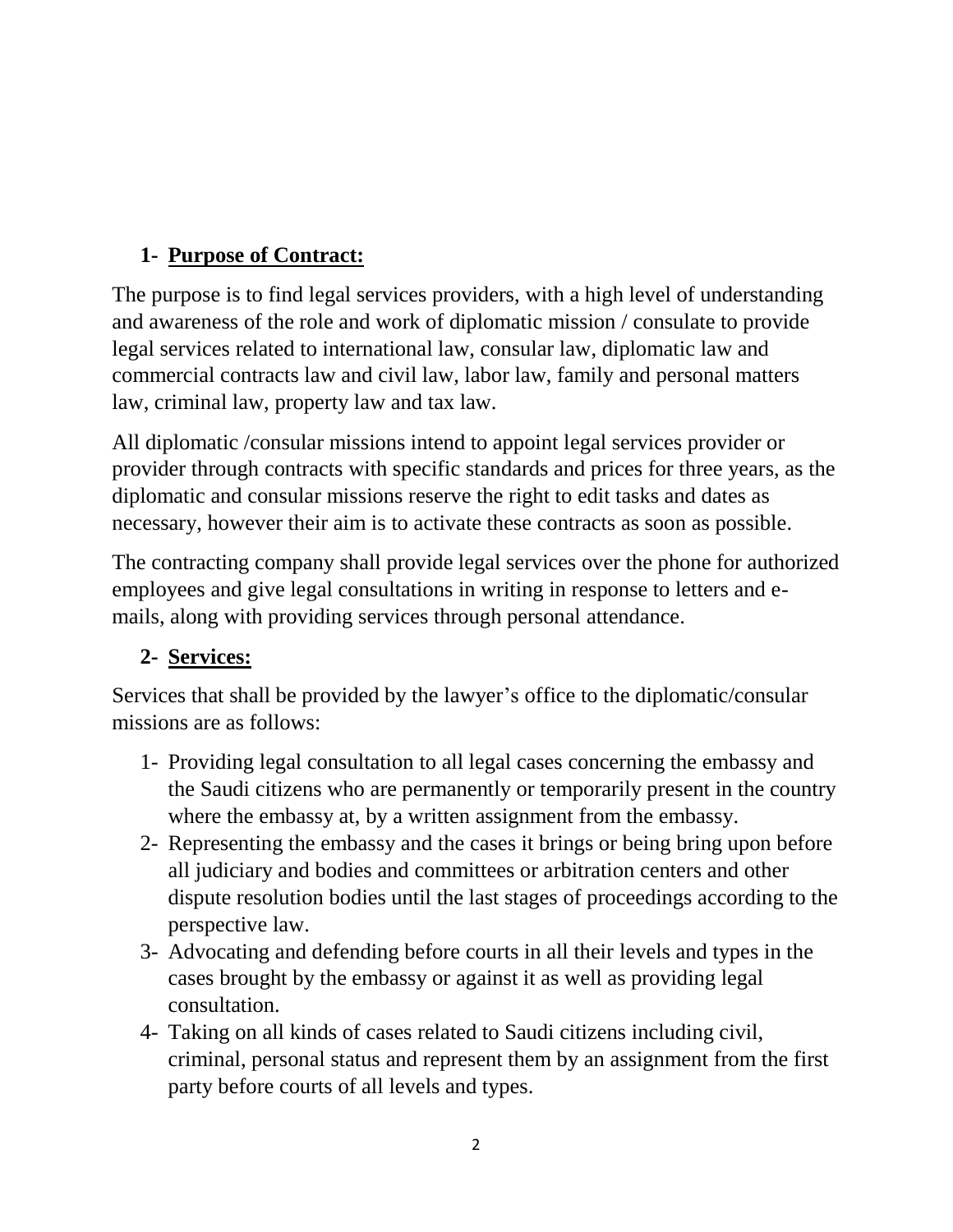- 5- Attending with the detained Saudi citizens during investigation. And following up the cases of detainees and prisoners and open records to establish facts, judgments and private statements of each and categorize each case so the embassy can have a record of all detainees and prisoners and make arrangements for their visits.
- 6- Filing written reports with details of all cases and disputes concerning its parties or subject, judgments, reasons and its legal position.
- 7- Making files and statements of cases in two identical copies, one for the embassy and the other is forwarded to the lawyer's office. And shall be updated on an ongoing basis of any development or change to whatever is connected to it.
- 8- The lawyer's office is legally responsible of following the case from the day it was assigned with officially by a written letter from the embassy. The office shall sign a copy from the letter confirming receiving it and being aware of its contents and pledge to act under it.
- 9- Forming contracts that the embassy is part of and provide legal opinion in its subject before finally signing these contracts.
- 10- Interpreting legal rules and regulations related to diplomatic work and give opinion about them. As well as providing legal written consultation of all related immunities and privileges granted by the Embassy to its employees.
- 11- Providing written regular reports to the embassy on the promulgation, amendment or cancellation of local or international laws and legislations which affect the interests of the Kingdom, the embassy or its citizens.
- 12- Obtaining a prior approval of the embassy to any legal or judicial action relating to the subjects assigned to it.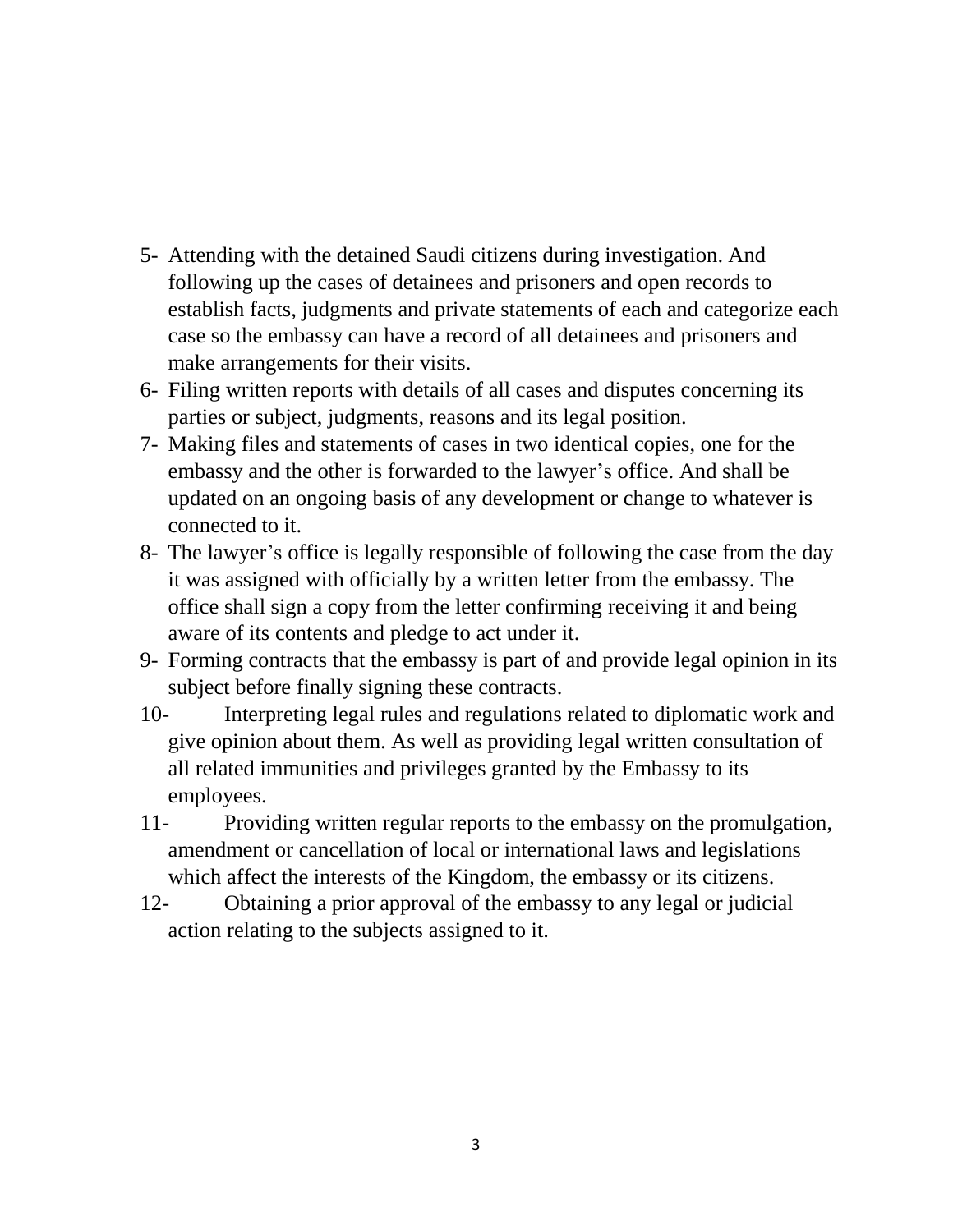# **3- General Points for Contracting Companies**

In case of accepting this tender, the lawyer's office agrees on the following:

- Carry all costs of providing their bids in this tender. The diplomatic missions or the consulate is not responsible of any costs related to this tender.
- There is no implied or explicit contract or commitment between the diplomatic missions/consulate and the contracting companies.
- Diplomatic missions/ consulate will not expose the names of other bidder or any information related to their bids.
- The lawyer's offices shall provide tenders and services according to [conditions and specifications booklet](http://context.reverso.net/translation/english-arabic/conditions+and+specifications+booklet).

#### **4- Required Contents for Tenders:**

The goal from bidding is finding common foundations to evaluate tenders, therefore it is crucial to provide bidders with the written answers to the questions found in this document.

A hard and a soft copy of the answers shall be sent minding the same numbering and the questions order. The answers must be detailed and complete.

The company wishing to put up a tender shall answer in the same order of the following points:

- Executive Summary
- Introduction contains a summary of the details of any interaction or work with other bodies.
- The needed requirements (summery of the basic requirements of this tender according to your understanding).
- Cases and rights.
- Suggested Approach- a short descriptive summery of the planning and the response to the work requirements such as: dividing employees and the time consumed to reply to the request and the way to response.
- Answering the questions.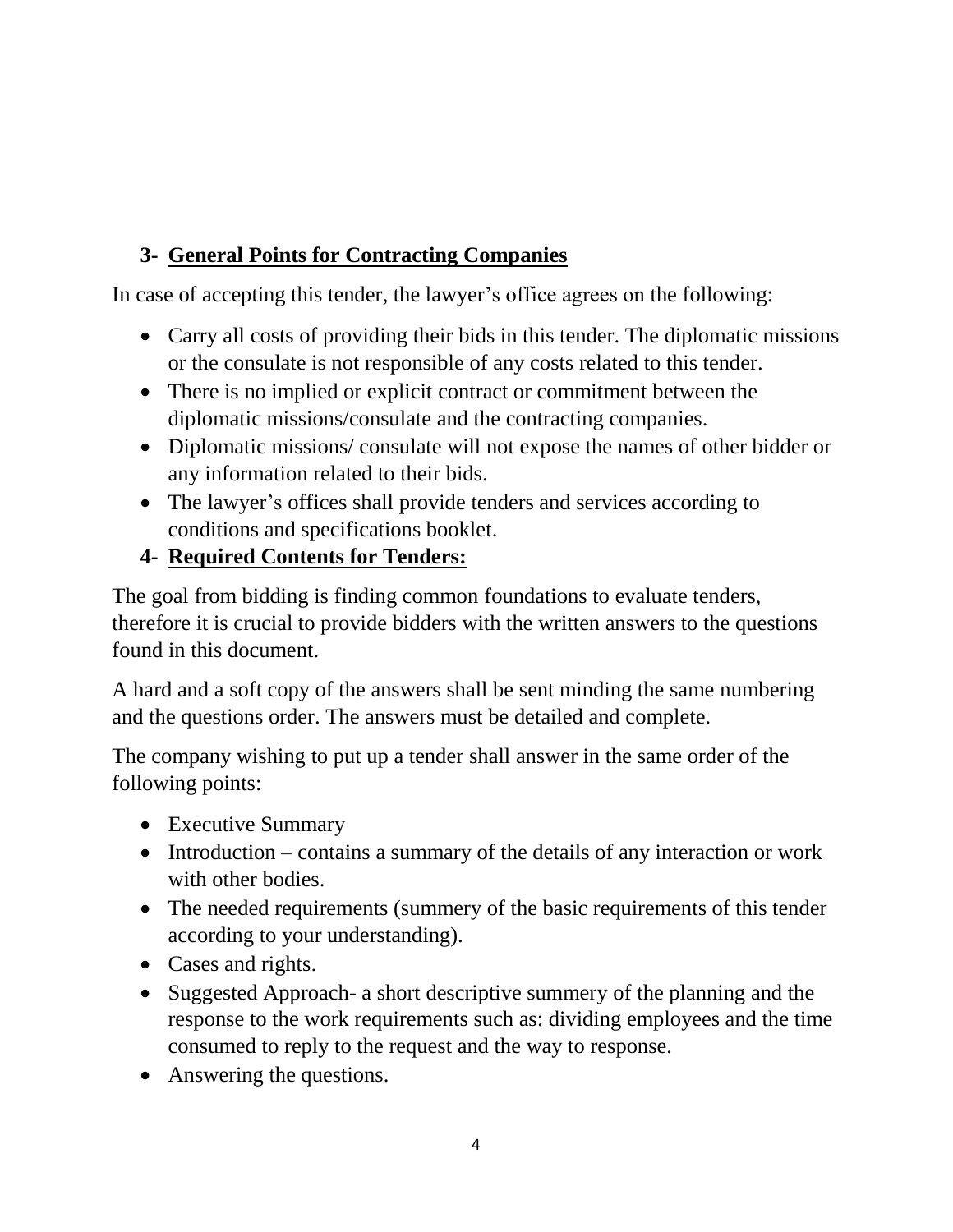# **5- Selection Criteria:**

While evaluating tenders, the following factors, regardless of their order, will be taken into consideration:

- Proposals submitted by Lawyer Office shall include fees allocated as "lumpsum" to be paid for the services mentioned herein; section (2) Services Article.
- Lawyer Office in the host country must have practice license.
- Lawyer Office shall have the ability to provide specialized legal services in a careful, skillful, professional, speedy and effective manner.

# **6- Lawyer Office Brief:**

A precise focused description of Lawyer Office must be provided in two pages at maximum. The description shall include date of establishment, major projects (latest works of the lawyer during 3 years at minimum), major clients (in order to avoid any possible conflict of interests), profits, other services, etc.

## **7- Financial Stability:**

Tenders submitted to the diplomatic/consular missions shall include details of your financial statements during the last three years as well as your current insurance certificate.

# **8- Certificates:**

Does your Lawyer Office own acknowledged certificates? Do your employees possess certain professional skills? Please mention other specifications of employees in charge of providing the required services; such as being a member in certain professional institutions.

## **9- Recommendations:**

Kindly recommend two of your clients and provide their name and address, so the embassy/ consulate can reach them on phone or personally. Has any client stopped dealing with you recently? If yes, please mention the reason.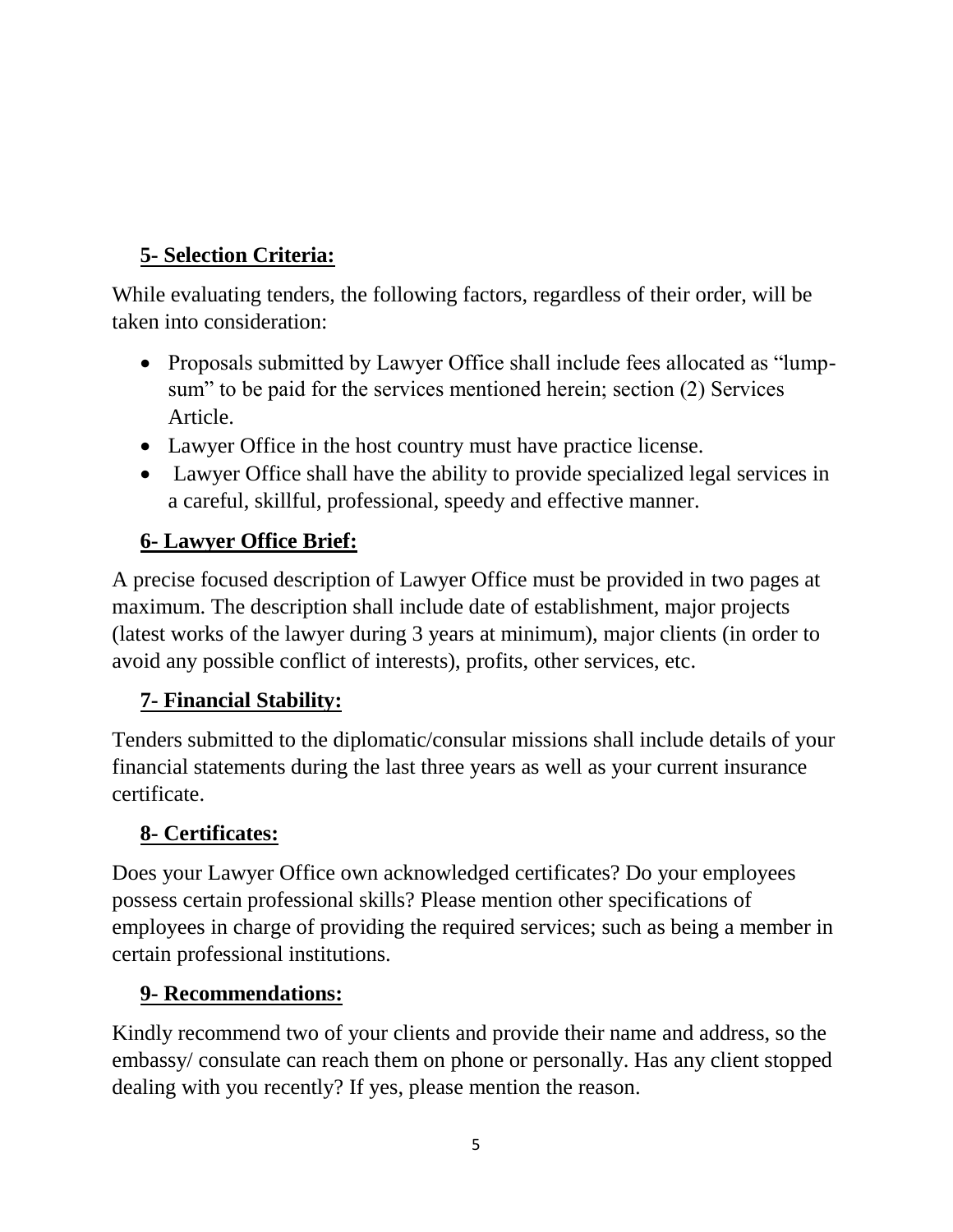# **10- Payment:**

entitlements shall be paid quarterly (to the lawyer office according to what has been achieved in providing services).

#### **11- Tender Bond:**

# **1- Bid Bond:**

- A bid bond (guarantee) (at least 1% of tender value) shall be submitted with the proposal in a sealed envelope; such bond must be effective at least 90 days after the date of opening proposals.
- In case bid bond is less than 1% of tender value, the proposal shall not be accepted whatever the offered percent is.
- Any failure to provide any bond or guarantee stated herein shall result in the proposal being rejected.
- Cash bond or checks shall not be accepted

# **2- Final Bond (Final extract):**

- Successful tenderer shall provide a final bond in the amount of five percent (5%) of the Contract value within ten days after Tender Award; such period may be extended to another similar one.
- In case the Successful Tenderer fails to submit the final bond during the period stated herein, Work Owner shall be entitled to either keep the bid bond or execute what has been agreed on the Work Owner's account and receive all incurred compensations.
- Work Owner shall keep the final bond. After performing all lawyer office's obligations and required services, final bond shall be released in the Contract of Providing Legal Services according to the documents proving that.

## **12- Penalties & Deductions:**

A penalty fee of maximum ten (10%) percent payable to the Work Owner shall be deducted from the Contract value in case the Lawyer Office fails to provide supervision or fails to perform its obligations.